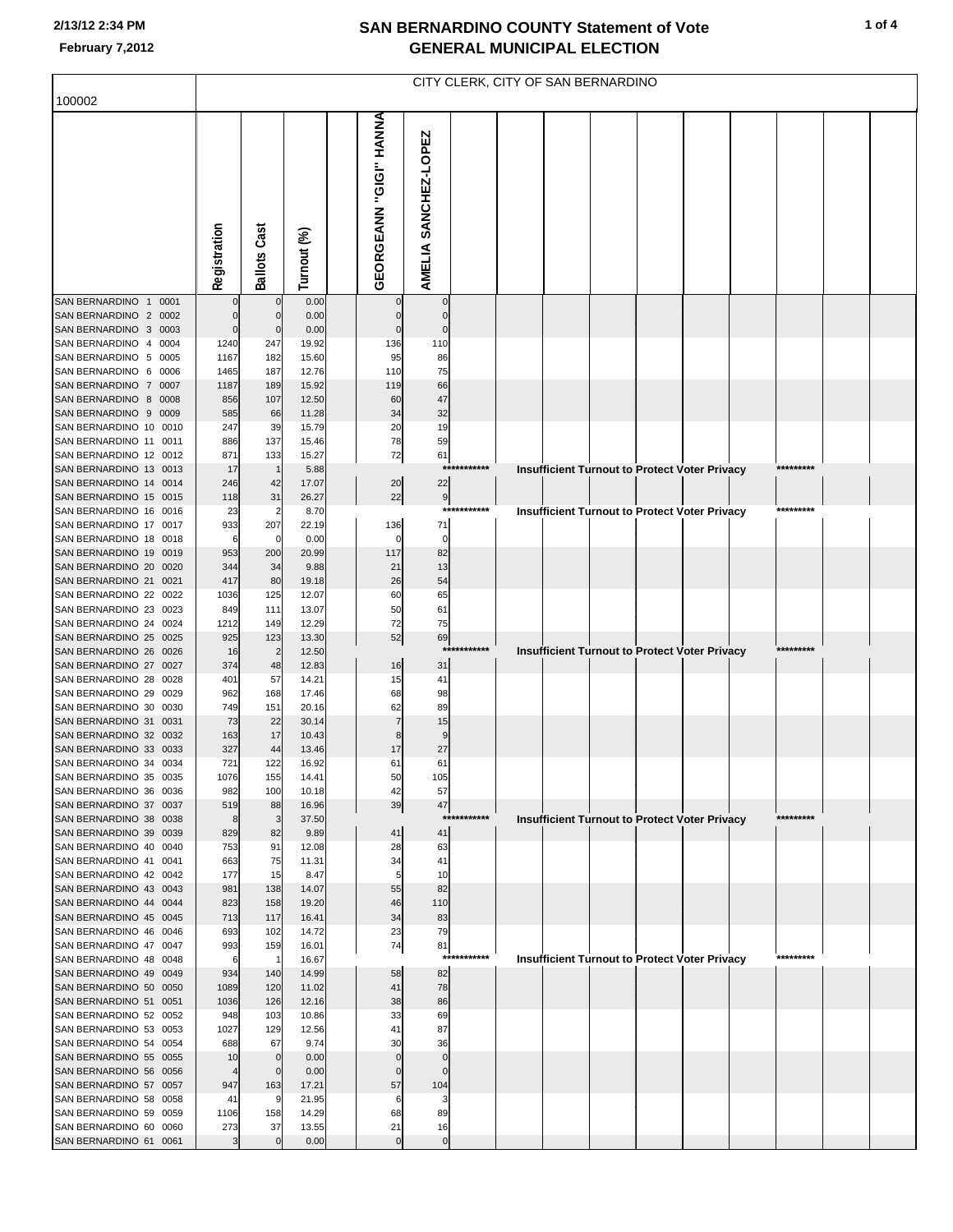### **2/13/12 2:34 PM**

|                                                    | CITY CLERK, CITY OF SAN BERNARDINO |                      |                |  |                        |                        |             |  |  |  |  |                                                      |  |           |  |  |
|----------------------------------------------------|------------------------------------|----------------------|----------------|--|------------------------|------------------------|-------------|--|--|--|--|------------------------------------------------------|--|-----------|--|--|
| 100002                                             |                                    |                      |                |  |                        |                        |             |  |  |  |  |                                                      |  |           |  |  |
|                                                    | Registration                       | <b>Ballots Cast</b>  | Turnout (%)    |  | GEORGEANN "GIGI" HANNA | AMELIA SANCHEZ-LOPEZ   |             |  |  |  |  |                                                      |  |           |  |  |
| SAN BERNARDINO 62 0062                             | 191                                | 19                   | 9.95           |  | 11                     | 8                      |             |  |  |  |  |                                                      |  |           |  |  |
| SAN BERNARDINO 63 0063<br>SAN BERNARDINO 64 0064   | 970<br>762                         | 262<br>205           | 27.01<br>26.90 |  | 153<br>132             | 109<br>73              |             |  |  |  |  |                                                      |  |           |  |  |
| SAN BERNARDINO 65 0065                             | 869                                | 239                  | 27.50          |  | 155                    | 82                     |             |  |  |  |  |                                                      |  |           |  |  |
| SAN BERNARDINO 66 0066                             | 779                                | 156                  | 20.03          |  | 83                     | 73                     |             |  |  |  |  |                                                      |  |           |  |  |
| SAN BERNARDINO 67 0067                             | 946                                | 138                  | 14.59          |  | 78                     | 60                     |             |  |  |  |  |                                                      |  |           |  |  |
| SAN BERNARDINO 69 0068                             | 566                                | 201                  | 35.51          |  | 147                    | 54                     |             |  |  |  |  |                                                      |  |           |  |  |
| SAN BERNARDINO 70 0069<br>SAN BERNARDINO 71 0070   | 761<br>662                         | 121<br>217           | 15.90<br>32.78 |  | 54<br>147              | 67<br>69               |             |  |  |  |  |                                                      |  |           |  |  |
| SAN BERNARDINO 72 0071                             | 814                                | 271                  | 33.29          |  | 147                    | 124                    |             |  |  |  |  |                                                      |  |           |  |  |
| SAN BERNARDINO 73 0072                             | 38                                 | 6                    | 15.79          |  | $\overline{2}$         |                        |             |  |  |  |  |                                                      |  |           |  |  |
| SAN BERNARDINO 74 0073                             | 1067                               | 258                  | 24.18          |  | 138                    | 119                    |             |  |  |  |  |                                                      |  |           |  |  |
| SAN BERNARDINO 75 0074                             | 764                                | 145                  | 18.98          |  | 79                     | 66                     |             |  |  |  |  |                                                      |  |           |  |  |
| SAN BERNARDINO 76 0075<br>SAN BERNARDINO 77 0076   | 602<br>632                         | 142<br>193           | 23.59<br>30.54 |  | 82<br>117              | 60<br>75               |             |  |  |  |  |                                                      |  |           |  |  |
| SAN BERNARDINO 78 0077                             | 953                                | 237                  | 24.87          |  | 114                    | 123                    |             |  |  |  |  |                                                      |  |           |  |  |
| SAN BERNARDINO 79 0078                             | 56                                 | 17                   | 30.36          |  | 12                     | 5                      |             |  |  |  |  |                                                      |  |           |  |  |
| SAN BERNARDINO 80 0079                             | 191                                | 33                   | 17.28          |  | 16                     | 17                     |             |  |  |  |  |                                                      |  |           |  |  |
| SAN BERNARDINO 81 0080                             | 280                                | 47                   | 16.79          |  | 32                     | 15                     |             |  |  |  |  |                                                      |  |           |  |  |
| SAN BERNARDINO 82 0081<br>SAN BERNARDINO 83 0082   | 292<br>163                         | 32<br>47             | 10.96<br>28.83 |  | 14<br>28               | 18<br>18               |             |  |  |  |  |                                                      |  |           |  |  |
| SAN BERNARDINO 84 0083                             | 559                                | 103                  | 18.43          |  | 47                     | 56                     |             |  |  |  |  |                                                      |  |           |  |  |
| SAN BERNARDINO 85 0084                             | 293                                | 85                   | 29.01          |  | 38                     | 46                     |             |  |  |  |  |                                                      |  |           |  |  |
| SAN BERNARDINO 86 0085                             | 912                                | 202                  | 22.15          |  | 112                    | 89                     |             |  |  |  |  |                                                      |  |           |  |  |
| SAN BERNARDINO 87 0086                             | 922                                | 198                  | 21.48          |  | 113                    | 83                     |             |  |  |  |  |                                                      |  |           |  |  |
| SAN BERNARDINO 88 0087<br>SAN BERNARDINO 89 0088   | 570<br>6                           | 127<br>3             | 22.28<br>50.00 |  | 80                     | 47<br>***              | *******     |  |  |  |  | <b>Insufficient Turnout to Protect Voter Privacy</b> |  | ********  |  |  |
| SAN BERNARDINO 90 0089                             | 914                                | 209                  | 22.87          |  | 83                     | 124                    |             |  |  |  |  |                                                      |  |           |  |  |
| SAN BERNARDINO 91 0090                             | 1093                               | 251                  | 22.96          |  | 150                    | 101                    |             |  |  |  |  |                                                      |  |           |  |  |
| SAN BERNARDINO 92 0091                             | 1100                               | 173                  | 15.73          |  | 77                     | 95                     |             |  |  |  |  |                                                      |  |           |  |  |
| SAN BERNARDINO 93 0092<br>SAN BERNARDINO 94 0093   | 732<br>8                           | 154<br>$\mathbf 0$   | 21.04<br>0.00  |  | 68<br>$\boldsymbol{0}$ | 86<br>$\boldsymbol{0}$ |             |  |  |  |  |                                                      |  |           |  |  |
| SAN BERNARDINO 95 0094                             |                                    |                      | 100.00         |  |                        |                        | *********** |  |  |  |  | <b>Insufficient Turnout to Protect Voter Privacy</b> |  | ********* |  |  |
| SAN BERNARDINO 96 0095                             | 0                                  | 0                    | 0.00           |  | $\circ$                | $\overline{0}$         |             |  |  |  |  |                                                      |  |           |  |  |
| SAN BERNARDINO 97 0096                             | 763                                | 124                  | 16.25          |  | 63                     | 60                     |             |  |  |  |  |                                                      |  |           |  |  |
| SAN BERNARDINO 98 0097                             | 1058                               | 270                  | 25.52          |  | 157<br>35              | 112                    |             |  |  |  |  |                                                      |  |           |  |  |
| SAN BERNARDINO 99 0098<br>SAN BERNARDINO 100 0099  | 659<br>$\mathbf{0}$                | 78<br>$\overline{0}$ | 11.84<br>0.00  |  | $\mathbf 0$            | 43<br>$\Omega$         |             |  |  |  |  |                                                      |  |           |  |  |
| SAN BERNARDINO 101 0100                            | 81                                 | 9                    | 11.11          |  | 5                      |                        |             |  |  |  |  |                                                      |  |           |  |  |
| SAN BERNARDINO 102 0101                            | 169                                | 14                   | 8.28           |  |                        |                        |             |  |  |  |  |                                                      |  |           |  |  |
| SAN BERNARDINO 103 0102                            |                                    | $\mathbf 0$          | 0.00           |  |                        |                        |             |  |  |  |  |                                                      |  |           |  |  |
| SAN BERNARDINO 104 0103<br>SAN BERNARDINO 105 0104 | $\Omega$                           | 0<br>$\overline{0}$  | 0.00<br>0.00   |  | $\Omega$               | 0<br>$\Omega$          |             |  |  |  |  |                                                      |  |           |  |  |
| SAN BERNARDINO 107 0105                            | 760                                | 120                  | 15.79          |  | 58                     | 62                     |             |  |  |  |  |                                                      |  |           |  |  |
| SAN BERNARDINO 108 0106                            | $\mathbf 0$                        | $\overline{0}$       | 0.00           |  | $\mathbf 0$            | $\mathbf 0$            |             |  |  |  |  |                                                      |  |           |  |  |
| SAN BERNARDINO 109 0107                            | 263                                | 59                   | 22.43          |  | 30                     | 29                     |             |  |  |  |  |                                                      |  |           |  |  |
| SAN BERNARDINO 110 0108                            | 524                                | $\overline{1}$       | 0.19           |  |                        | $***$                  | *****       |  |  |  |  | <b>Insufficient Turnout to Protect Voter Privacy</b> |  | ********* |  |  |
| SAN BERNARDINO 111 0109<br>SAN BERNARDINO 112 0110 | 183<br>574                         | 30<br>59             | 16.39<br>10.28 |  | 23<br>18               | 7<br>40                |             |  |  |  |  |                                                      |  |           |  |  |
| SAN BERNARDINO 113 0111                            | 333                                | 54                   | 16.22          |  | 21                     | 33                     |             |  |  |  |  |                                                      |  |           |  |  |
| SAN BERNARDINO 114 0112                            | 369                                | 87                   | 23.58          |  | 43                     | 44                     |             |  |  |  |  |                                                      |  |           |  |  |
| SAN BERNARDINO 115 0113                            | 351                                | 32                   | 9.12           |  | 8                      | 24                     |             |  |  |  |  |                                                      |  |           |  |  |
| SAN BERNARDINO 116 0114                            | 867                                | 117                  | 13.49          |  | 71                     | 46                     |             |  |  |  |  |                                                      |  |           |  |  |
| SAN BERNARDINO 117 0115<br>SAN BERNARDINO 118 0116 | 529<br>546                         | 63<br>118            | 11.91<br>21.61 |  | 33<br>44               | 30<br>73               |             |  |  |  |  |                                                      |  |           |  |  |
| SAN BERNARDINO 119 0117                            | 449                                | 53                   | 11.80          |  | 29                     | 24                     |             |  |  |  |  |                                                      |  |           |  |  |
| SAN BERNARDINO 120 0118                            |                                    | $\mathbf 0$          | 0.00           |  | $\mathbf 0$            | $\mathbf 0$            |             |  |  |  |  |                                                      |  |           |  |  |
| SAN BERNARDINO 121 0119                            |                                    | 0                    | 0.00           |  | $\mathbf 0$            | 0                      |             |  |  |  |  |                                                      |  |           |  |  |
| SAN BERNARDINO 123 0120                            | 574                                | 86<br>3              | 14.98          |  | 29                     | 57                     | *********** |  |  |  |  |                                                      |  | ********* |  |  |
| SAN BERNARDINO 125 0121<br>SAN BERNARDINO 126 0122 | $\Omega$                           | $\Omega$             | 33.33<br>0.00  |  | $\overline{0}$         | $\overline{0}$         |             |  |  |  |  | Insufficient Turnout to Protect Voter Privacy        |  |           |  |  |
|                                                    |                                    |                      |                |  |                        |                        |             |  |  |  |  |                                                      |  |           |  |  |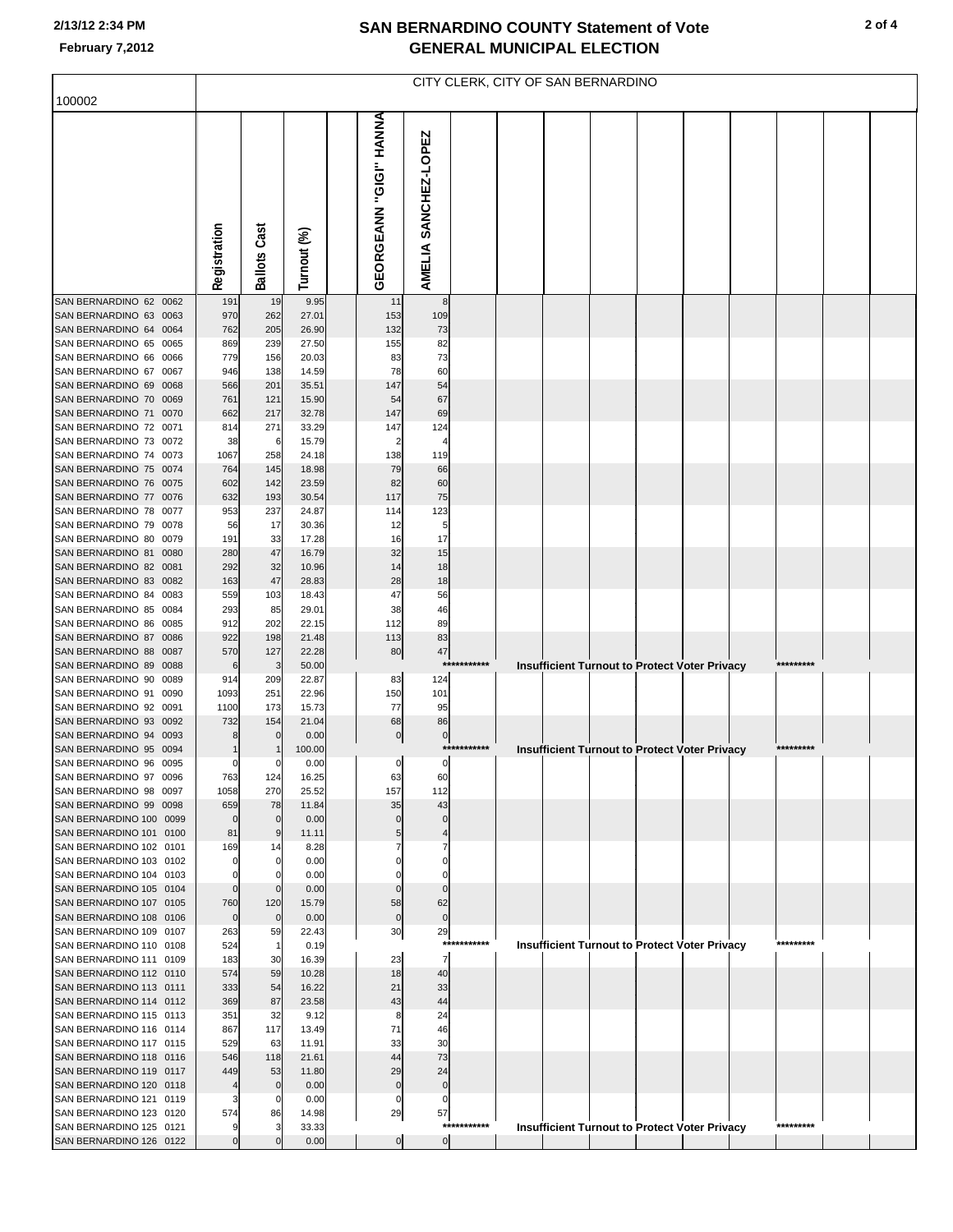### **2/13/12 2:34 PM**

|                                                                                                                                     | CITY CLERK, CITY OF SAN BERNARDINO |                                                 |                                         |                                                                 |                                                     |                            |  |  |  |  |                                                      |  |                        |  |  |
|-------------------------------------------------------------------------------------------------------------------------------------|------------------------------------|-------------------------------------------------|-----------------------------------------|-----------------------------------------------------------------|-----------------------------------------------------|----------------------------|--|--|--|--|------------------------------------------------------|--|------------------------|--|--|
| 100002                                                                                                                              |                                    |                                                 |                                         |                                                                 |                                                     |                            |  |  |  |  |                                                      |  |                        |  |  |
|                                                                                                                                     | Registration                       | <b>Ballots Cast</b>                             | Turnout (%)                             | GEORGEANN "GIGI" HANNA                                          | AMELIA SANCHEZ-LOPEZ                                |                            |  |  |  |  |                                                      |  |                        |  |  |
| SAN BERNARDINO 128 0123                                                                                                             |                                    | 0                                               | 0.00                                    |                                                                 |                                                     |                            |  |  |  |  |                                                      |  |                        |  |  |
| SAN BERNARDINO 130 0124<br>SAN BERNARDINO 134 0125<br>SAN BERNARDINO 135 0126<br>SAN BERNARDINO 139 0127<br>SAN BERNARDINO 140 0128 | $\Omega$<br>327<br>5<br>771        | $\mathbf 0$<br>$\mathbf 0$<br>82<br>3<br>96     | 0.00<br>0.00<br>25.08<br>60.00<br>12.45 | $\Omega$<br>$\bf{0}$<br>48<br>37                                | $\Omega$<br>$\Omega$<br>34<br>***:<br>58            | *******                    |  |  |  |  | <b>Insufficient Turnout to Protect Voter Privacy</b> |  | *********              |  |  |
| SAN BERNARDINO 141 0129<br>SAN BERNARDINO 143 0130<br>SAN BERNARDINO 148 0131                                                       | 146<br>258<br>$\mathbf 0$          | 21<br>77<br>$\mathbf 0$                         | 14.38<br>29.84<br>0.00                  | 10<br>32<br>$\mathbf 0$                                         | 11<br>43<br>$\mathbf 0$                             |                            |  |  |  |  |                                                      |  |                        |  |  |
| SAN BERNARDINO 150 0132<br>SAN BERNARDINO 152 0133<br>SAN BERNARDINO 172 0134<br>SAN BERNARDINO 173 0135<br>SAN BERNARDINO 175 0136 | 335<br>353<br>14<br>507            | 30<br>34<br>$\overline{2}$<br>47<br>$\mathbf 0$ | 8.96<br>9.63<br>14.29<br>9.27<br>0.00   | 14<br>16<br>20<br>$\mathbf 0$                                   | 16<br>18<br>***<br>26<br>$\overline{0}$             |                            |  |  |  |  | <b>Insufficient Turnout to Protect Voter Privacy</b> |  | ********               |  |  |
| SAN BERNARDINO 177 0137<br>SAN BERNARDINO 180 0138<br>SAN BERNARDINO 181 0139<br>SAN BERNARDINO 182 0140                            | $\mathbf 0$<br>44<br>235           | 0<br>62                                         | 0.00<br>0.00<br>4.55<br>26.38           | $\pmb{0}$<br>$\mathbf 0$<br>36                                  | $\mathbf 0$<br>$\pmb{0}$<br>25                      | ***********                |  |  |  |  | <b>Insufficient Turnout to Protect Voter Privacy</b> |  | *********              |  |  |
| SAN BERNARDINO 183 0141<br>SAN BERNARDINO 184 0142<br>SAN BERNARDINO 185 0143                                                       | $\Omega$<br>13<br>87               | $\mathbf 0$<br>3<br>10                          | 0.00<br>23.08<br>11.49                  | $\overline{0}$<br>$\overline{7}$                                | $\circ$<br>$\mathbf{3}$                             | ***********<br>*********** |  |  |  |  | <b>Insufficient Turnout to Protect Voter Privacy</b> |  | *********<br>********* |  |  |
| SAN BERNARDINO 186 0144<br>SAN BERNARDINO 187 0145<br>SAN BERNARDINO 188 0146                                                       | 3<br>5<br>394                      | 0<br>34                                         | 33.33<br>0.00<br>8.63                   | 0<br>18                                                         | $\Omega$<br>16                                      |                            |  |  |  |  | <b>Insufficient Turnout to Protect Voter Privacy</b> |  |                        |  |  |
| SAN BERNARDINO 189 0147<br>SAN BERNARDINO 191 0148<br>SAN BERNARDINO 192 0149                                                       | 32<br>0                            | 10<br>$\mathbf 0$<br>$\Omega$                   | 31.25<br>0.00<br>0.00                   |                                                                 | 6<br>$\Omega$                                       |                            |  |  |  |  |                                                      |  |                        |  |  |
| SAN BERNARDINO 193 0150<br>SAN BERNARDINO 194 0151<br>SAN BERNARDINO 195 0152                                                       |                                    |                                                 | 0.00<br>0.00<br>0.00                    |                                                                 |                                                     |                            |  |  |  |  |                                                      |  |                        |  |  |
| SAN BERNARDINO 196 0153<br>SAN BERNARDINO 197 0154<br>SAN BERNARDINO 198 0155<br>SAN BERNARDINO 199 0156<br>SAN BERNARDINO 200 0157 | $\Omega$<br>133<br>796             | $\Omega$<br>49<br>85                            | 0.00<br>0.00<br>0.00<br>36.84<br>10.68  | 0<br>35<br>26                                                   | 14<br>56                                            |                            |  |  |  |  |                                                      |  |                        |  |  |
| SAN BERNARDINO 201 0158<br>SAN BERNARDINO 202 0159<br>SAN BERNARDINO 203 0160                                                       | 596<br>$\mathbf 0$<br>435          | 58<br>$\mathbf 0$<br>55                         | 9.73<br>0.00<br>12.64                   | 33<br>$\mathbf 0$<br>27                                         | 25<br>$\mathbf 0$<br>27                             |                            |  |  |  |  |                                                      |  |                        |  |  |
| SAN BERNARDINO 204 0161<br>SAN BERNARDINO 205 0162<br>SAN BERNARDINO 206 0163                                                       | 96<br>455<br>$\mathbf 0$           | 34<br>105<br>$\mathbf 0$                        | 35.42<br>23.08<br>0.00                  | 20<br>42<br>$\mathbf 0$                                         | 14<br>63<br>$\pmb{0}$                               |                            |  |  |  |  |                                                      |  |                        |  |  |
| SAN BERNARDINO 207 0164<br>SAN BERNARDINO 208 0165<br>SAN BERNARDINO 209 0166<br>SAN BERNARDINO 210 0167                            | 24<br>49<br>37<br>35               | 0<br>5<br>8                                     | 0.00<br>8.16<br>13.51<br>22.86          | $\pmb{0}$<br>$\overline{\mathbf{c}}$<br>$\overline{\mathbf{c}}$ | $\mathbf 0$<br>$***$<br>$\mathbf{3}$<br>$\,$ 6 $\,$ | *******                    |  |  |  |  | <b>Insufficient Turnout to Protect Voter Privacy</b> |  | *********              |  |  |
| SAN BERNARDINO 211 0168<br>SAN BERNARDINO 212 0169<br>SAN BERNARDINO 213 0170                                                       | 309<br>153                         | 46<br>14                                        | 14.89<br>9.15<br>0.00                   | 17<br>8                                                         | 29<br>6                                             |                            |  |  |  |  |                                                      |  |                        |  |  |
| <b>Precinct Totals</b>                                                                                                              | 71881                              | 12205                                           | 16.98                                   | 6073                                                            | 6070                                                |                            |  |  |  |  |                                                      |  |                        |  |  |
| <b>Grand Totals</b><br>San Bernardino County<br>State Bd of Equal 1                                                                 | 71881<br>71881<br>4929<br>66952    | 12205<br>12205<br>763                           | 16.98<br>16.98<br>15.48<br>17.09        | 6073<br>6073<br>435<br>5638                                     | 6070<br>6070<br>324                                 |                            |  |  |  |  |                                                      |  |                        |  |  |
| State Bd of Equal 4<br>Congressional District 8<br>Congressional District 31<br>Senate District 20                                  | $\overline{7}$<br>71874<br>20289   | 11442<br>$\Omega$<br>12205<br>2754              | 0.00<br>16.98<br>13.57                  | $\mathbf 0$<br>6073<br>1082                                     | 5746<br>$\Omega$<br>6070<br>1655                    |                            |  |  |  |  |                                                      |  |                        |  |  |
| Senate District 23<br>Assembly District 33<br>Assembly District 40                                                                  | 51592<br>51123                     | 9451<br>$\Omega$<br>9391                        | 18.32<br>0.00<br>18.37                  | 4991<br>$\Omega$<br>4966                                        | 4415<br>$\Omega$<br>4380                            |                            |  |  |  |  |                                                      |  |                        |  |  |